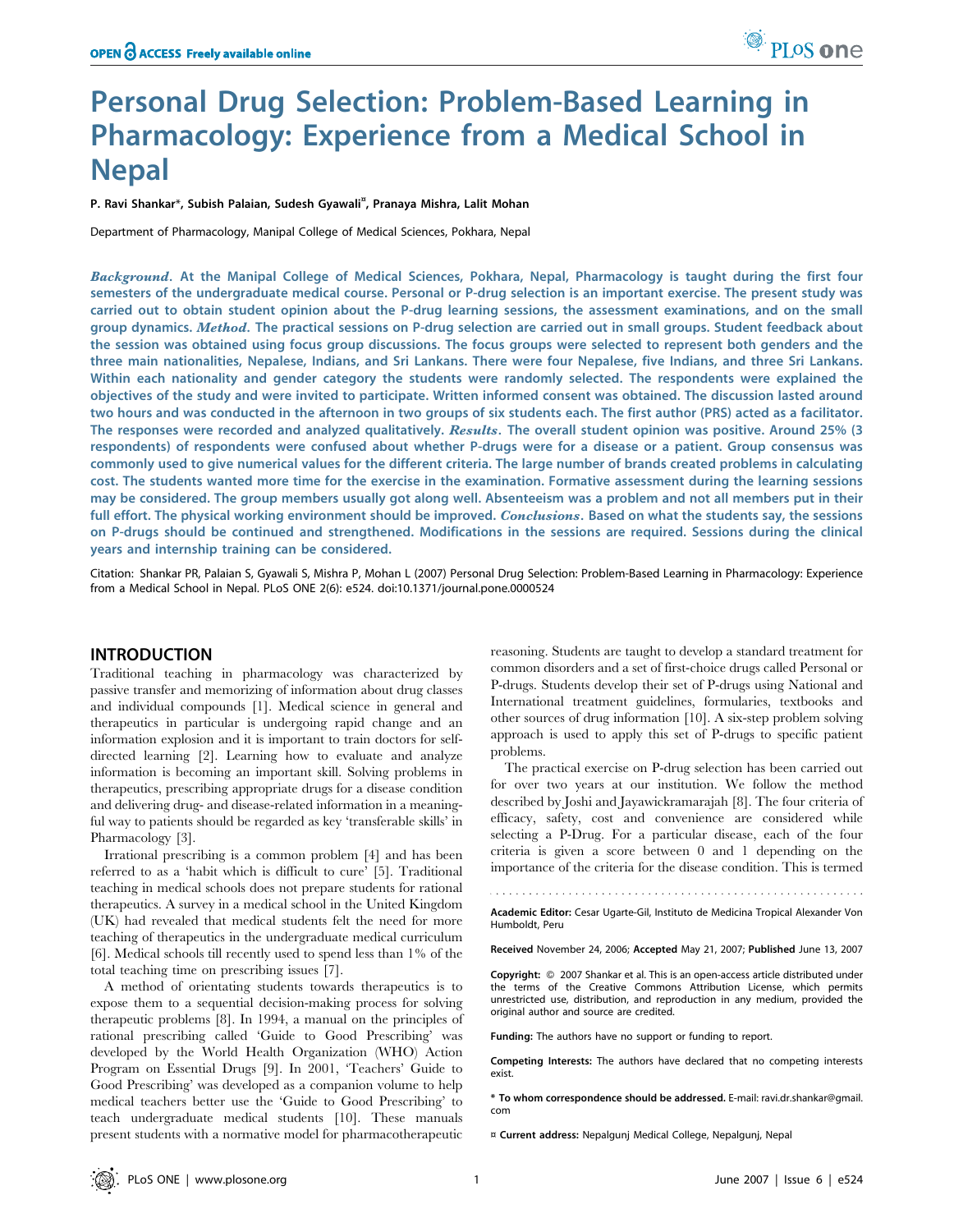The method followed is a modification of the multi-attributive utility analysis (MAUA) described in 'Teacher's guide to good prescribing' [10]. First a group is chosen according to the defined criteria and then an individual drug is chosen from the selected group. The first step is to choose a particular drug group. For each cell the value given is multiplied by the weight to get a final value. The values under the four criteria are added together for each group of drugs. The group with the highest total is the selected group. The same process is then followed to select a particular Pdrug from the chosen group. The next step is to verify the suitability of the selected P-drug for a particular patient. This is carried out according to the method described in the 'Guide to good prescribing' [9]. Then the students write the prescription.

The exercise is carried out during the practical sessions in Pharmacology. The students are divided into groups of 7 or 8 students each. Each group includes students mainly from Nepal, India and Sri Lanka and of both genders. The students carry out the exercise in their groups using reference materials and textbooks available in the college and departmental library. Access to the internet and primary sources is limited but may be available. The students get around one and half hours to carry out the exercise and then present their findings. The presentation is followed by a discussion.

In the practical examination students get around one and half hours to select their P-drug, verify the suitability of the drug for an individual patient and write the prescription. The problem is followed by viva-voce and assessment. The exercise accounts for 15 of the 50 marks allotted for the practical examination. The students are permitted to bring textbooks and other reference books and refer to them during the exercise.

The exercise has been carried out for different semesters of students. We regularized the exercise and introduced practical assessment for the present fourth semester students (January 2005 batch). At present, these students are in the fifth semester. The Manipal College of Medical Sciences (MCOMS), Pokhara, Nepal mainly admits students from Nepal, India and Sri Lanka for the undergraduate medical (MBBS) course. A hybrid approach of didactic lectures and problem-stimulated learning (PSL) sessions is used for Pharmacology learning [11]. Pharmacology is taught during the first four semesters in an integrated manner with the other basic science subjects (Anatomy, Physiology, Biochemistry, Pathology, Microbiology and Community Medicine). The exercise on P-drug selection has been carried out for over two years in our institution. However, the students were assessed in the practical exercise of P-drug selection and individualizing the selected P-drug to a particular patient only recently.

The exercise on P-drug selection has the objective of promoting rational use of medicines by students in their future career as doctors. Student feedback on this important exercise and on ways to improve and strengthen it was not obtained till date. To overcome this lacuna the present study was carried out. The authors obtained student opinion about the learning sessions on Pdrug selection and about the assessment examinations. Strengths and weaknesses of the sessions and suggestions for improvement were elicited.

# METHODS

the objectives of the study and were invited to participate. Written informed consent to participate was obtained from the student respondents. The language of discussion was English, the medium of instruction for the MBBS course. The focus groups were selected to represent both genders and the three main nationalities, Nepalese, Indians and Sri Lankans who constitute the fourth semester student body. A group of 12 students were selected for the FGDs. We planned to select seven females and five males. With regard to nationality, four Nepalese, five Indians and three Sri Lankans were chosen. The final distribution of students with regard to gender and nationality was two Nepalese male students, two Nepalese females, three Indian females, two Indian males, one Sri Lankan male and two Sri Lankan females. The twelve students were divided into two groups of six students each. Each group had respondents of both genders and the three nationalities. The students were explained the objective and the general rules for the FGD. The students had not participated in a FGD before and the facilitator concentrated on putting the respondents at ease. The facilitator had a broad listing of the points to be covered during the FGD but the students were allowed to bring up other points which they felt were of relevance.

The FGD was conducted in the afternoon in the Pharmacology practical laboratory and lasted for about two hours. The session was recorded on camera with the group sitting in a semicircle. There was a gap of four days between the first and second FGD. The group of students for the two sessions was different. The practical learning sessions on P-drug selection, the assessment examinations and the small group dynamics were the major points of the discussion. Student responses were analyzed qualitatively under the major headings of practical learning sessions, practical assessment examinations, small group dynamics and other points.

One of the investigators (PRS) transcribed the discussion and the transcripts of each session were shown to the students involved. Emphasis in intonation and emotional expressions were not included. The transcribing was done by the investigator in consultation with the subjects involved keeping in mind the specific subjects' general mode of expression. The transcripts were then looked at in detail by the investigators to identify emerging themes.

# RESULTS

Important verbatim statements which the investigators felt well illustrated a theme were selected.

#### Practical sessions on P-drug selection:

P-drug selection during the pharmacology practical was carried out in small groups. Around 25% of respondents had problems regarding the concept of a P-drug. Whether the P-drug is for a disease or a patient was the problem. One respondent got the concept quite right.

''P-drug first we choose it for a disease. Then you bring the next thing that is the patient. Yes, When you prescribe the drug you consider the patient."  $(A)$ [We are numbering the cited student opinions alphabetically for ease of discussing them].

The students generally first looked at the disease and then proceeded further with the process of selection. A student says,

''We carry textbooks in. We already have a general idea and we study the disease and then we rank the four criteria-efficacy, safety, cost and convenience. We usually start with efficacy. Most textbooks mention how efficacious a drug is. They also give the half-life etc. based on that we judge the efficacy."  $(B)$ 

The student groups first selected a drug group and then a particular drug within the group. Group consensus or majority vote was often used to give the values. Students faced problems in ranking the drug groups. Some student groups did a relative comparison of the drug groups as a whole while others considered

Student opinion about the exercise and assessment was obtained using focus group discussions (FGD). The FGDs were carried out during November 2006. The student respondents were explained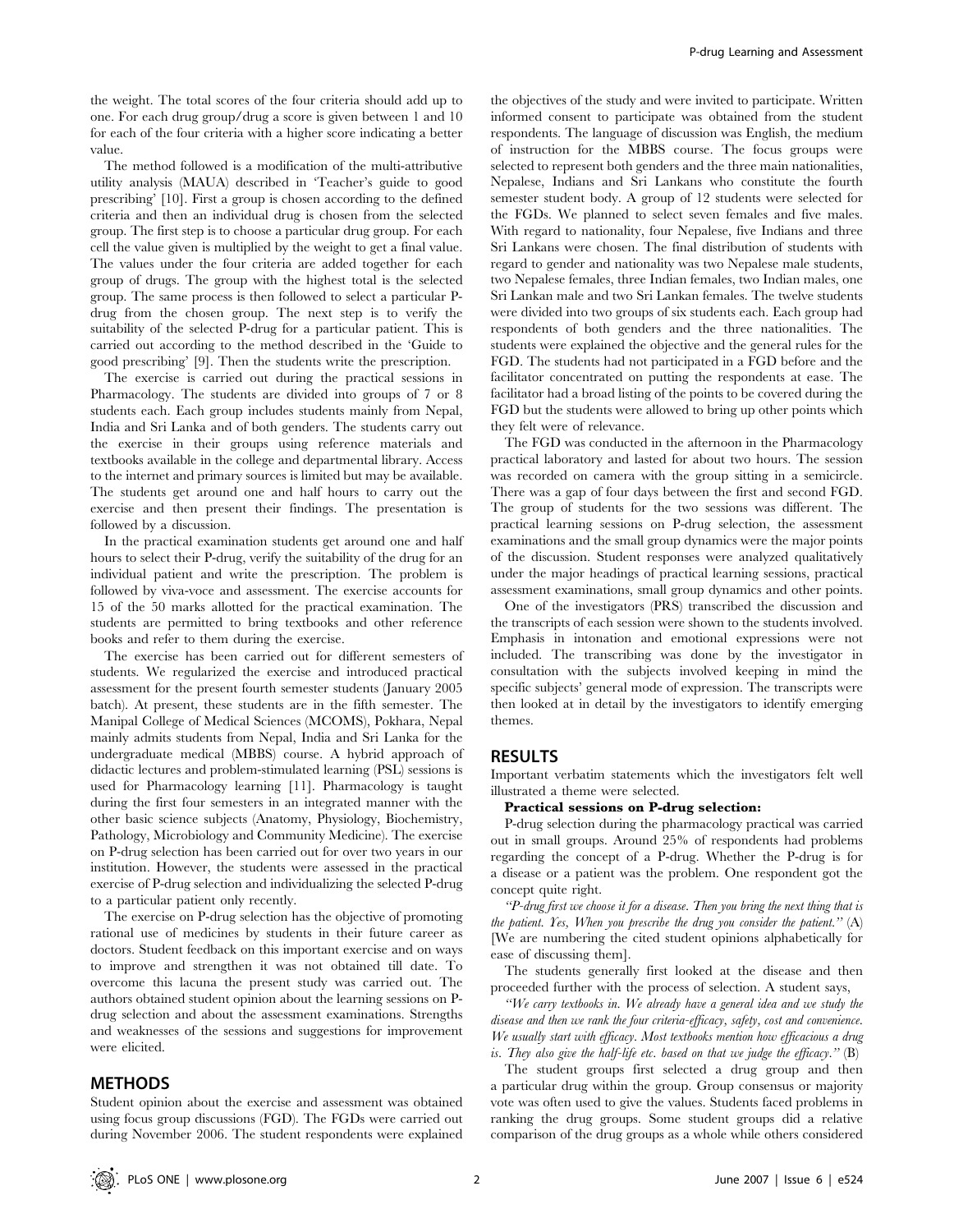prototype drugs within each group. Calculating cost of drug groups was sometimes difficult. Coming to individual drugs, the large number of brands available in South Asia and the variation in cost among brands was a major problem.

Giving numerical values for the criteria was sometimes difficult. The groups adopted different approaches to solve the problem. Relative comparison between the drugs was emphasized. One group's approach is highlighted here.

 $"We give values to the worst drug first, the drug we would never prescribe,$ say we pick it up. We give it a value according to the criteria; should be the minimum value. Then we start ascending on the values for the better drugs."  $(C)$ 

The students felt that they lacked good reference sources. Some felt that access to the internet might be helpful while others had doubts about the quality of internet information. A respondent wanted the facilitators to select a few primary sources and other materials and distribute it to the different groups. The groups had problems finding out which drugs were available in Nepal. They usually relied on textbooks to select P-drugs. They felt that the skill of individualizing a P-drug to a particular patient was not emphasized.

## Practical assessment examinations on P-drug selection:

The students wanted more time for the exercise in the practical examination. They wanted around two hours for P-drug selection, verifying the suitability of the P-drug for an individual patient and writing the prescription. The selection process during the practical classes was a team effort while during the examination the students have to carry out the exercise individually. They felt it was more difficult to select P-drugs for certain diseases.

''Some diseases are extensively covered in the books. Like Malaria and all are so well covered. Some of them like scabies there is so little that to choose a Pdrug becomes very difficult.'' (D)

Students usually bring their own textbooks during the examination and find them more convenient to use. The time factor makes it difficult for them to refer to more than two books. For drug prices, the students use Current Index of Medical Specialties (CIMS) or Drug Today. The viva-voce during assessment was felt to be helpful. The students got a chance to explain their scheme of P-drug selection to the examiner. The students felt that if the scheme of assessment is shared with them beforehand it will be very helpful.

Some students were strongly in favor of formative assessment of the group work during the practical sessions while others were more ambivalent. A student said,

''Formative assessment should be done. Like someone works all the time, if our work is assessed in one final examination it is not a very fine thing. In the examination things can go wrong. It is matter of luck also.''(E)

# Group dynamics during the PSL sessions:

The students felt that the systematic random division of the groups (every sixth student being in a particular group according to roll number) was good. It ensured representation of all nationalities and both sexes. The groups were kept constant during a particular semester and this was appreciated. Some groups divided out responsibilities while others tackled the problem together. Absenteeism was a problem and some members did not get fully involved in the group activities.

The leadership role was usually assumed by the person who was going to present on a particular day. Presentation responsibilities were rotated. Some felt that the presenter should be randomly selected by the facilitators. The Sri Lankans sometimes brought a different perspective to the discussion compared to other nationalities. The respondents felt that personal problems and one-to-one relations between individual members did not affect group dynamics.

Coming to the gender roles, the boys felt that girls brought discipline to the group.

''They may bring discipline in the group… yeah, that's true they are usually more hardworking and dedicated. We may go out of track sometimes but they bring discipline that  $I$  have to admit."  $(F)$ 

The boys were felt to bring more practical knowledge and a sense of humor to the discussions. A girl said,

''They explain things easily. Because sometimes girls find it difficult to explain things out. They put things so clearly and it becomes so easy to understand.''(G)

The respondents were of the opinion that as far as possible a single boy or girl should not be put in a group.

## Other points:

The students wanted the training to be continued during the clinical years and especially during the internship period. They felt it will be useful in their future clinical practice but had some reservations about how to actually apply it. They felt that the exercise has trained them to critically analyze information and will help them deal with aggressive pharmaceutical promotion. They wanted the exercise to be started earlier preferably from the second semester.

The physical environment of the pharmacology laboratory required improvement. The arrangement of desk, bench, desk, bench interfered with the group dynamics. It would be easier with tables and chairs. The students felt that in practice they would update their P-drug list about every six months. They were skeptical about new drugs and would wait for at least a year till new information became available before they would consider using it.

The student opinion regarding the practical sessions on P-drug selection and the assessment process of the skill during the pharmacology practical examination was positive. The group dynamics was also to their satisfaction. This was not explicitly stated by the respondents but was a point which emerged during the FGD. The demographic details of the students who participated are shown in Table 1.

## **DISCUSSION**

Problem-based learning of pharmacotherapy and the P-drug concept have been introduced in medical schools the world over. Problem-oriented pharmacotherapy teaching has been identified as a key intervention for promoting the more rational use of medicines [12]. Problem based learning of Pharmacology and Therapeutics has been carried out in medical schools all over the world [13,14,15].

The students may think that P(ersonal)- drugs are drugs personal to the patient, rather than personal to the doctor. Pdrug is a drug ready for action and the dosage form, route and regimen are also required for a P-drug. The students initially only

|              | Table 1. Demographic characteristics of focus group |  |  |  |
|--------------|-----------------------------------------------------|--|--|--|
| participants |                                                     |  |  |  |

| $:$ participants                               | Table 1. Demographic characteristics of focus group |
|------------------------------------------------|-----------------------------------------------------|
| $\cdot$ Characteristic                         | <b>Information</b>                                  |
| : Training stage                               | Fourth semester medical students                    |
| $\cdot$ Gender                                 | 5 males, 7 females                                  |
| : Nationality                                  | 4 Nepalese, 5 Indians, 3 Sri Lankans                |
| : Religion                                     | 7 Hindus, 4 Buddhist, 1 Christian                   |
| $:$ doi:10.1371/iournal.pone.0000524.t001 $\:$ |                                                     |

doi:10.1371/journal.pone.0000524.t001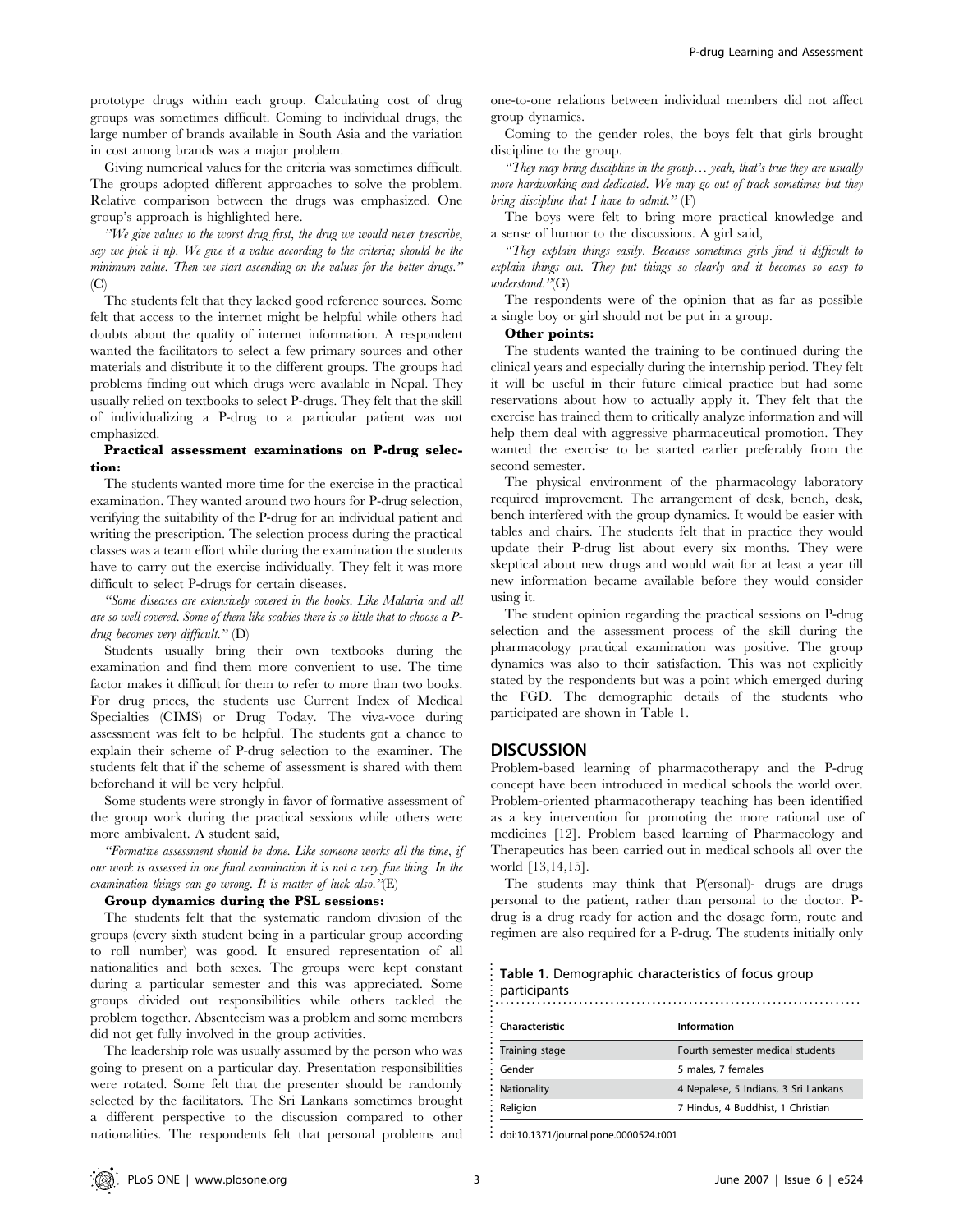selected a P-drug but we were able to bring this concept across to the students in the later sessions.

## The cited student opinions:

Opinion A: It has to be repeatedly emphasized that a P-drug is for a disease and not a patient. Being future doctors, medical students often bring in the patient right from the beginning. This has been mentioned in the Teacher's Guide to Good Prescribing [10]. A problem is that each disease has multiple variants and the student is confused about which variant to consider. We tell the students to consider the commonest presentation of a particular disease or condition.

Opinion B: Knowing where and how to find information may be as important in some cases as the information itself. There has been a change in emphasis from factual knowledge to concepts and ideas in medicine. Keeping this in mind, we decided to follow an 'open book' approach during P-drug selection and assessment. Efficacy is the most important criteria for P-drug selection. Often students have difficulty evaluating efficacy of drugs and head to head comparisons of drugs are usually missing in textbooks.

Opinion C: The process of giving relative weights to different groups of drugs and individual drugs is difficult. The grading is relative. One group adopted a practical approach to this rather difficult problem. They gave a value to the drug group which in their opinion was the worst. They then gave values to other drugs relative to the worst drug. A problem may be that sometimes, it may be difficult to decide which the worst drug group is.

Opinion D: The pharmacology textbooks used in our institution are either written by Western or Indian authors. The Nepalese books used are the Nepalese National Formulary and the Manual on Drugs and Therapeutics. These books are not updated frequently. The textbooks cover certain diseases in detail while others are not properly covered. Scabies is a common skin disease in Nepal but is not covered in detail in textbooks.

Opinion E: In our institution, assessment is carried during fortnightly tests, semester examinations and the University examinations. Sometimes, a student who has worked hard during the year may not do well in the assessment examination. We have started a system of formative assessment recently during the practical sessions.

Opinion F: The diversity of nationalities and of genders is a positive development. According to a male respondent, girls were more hardworking and dedicated and brought discipline to the group. This has been observed by the authors during certain group sessions but may not be true in all cases.

Opinion G: This was another opinion on gender roles this time by a female respondent. The female respondent was of the opinion that boys explain things clearly and make it easier for the group to approach and understand a problem.

#### Problem faced during the sessions:

Another problem faced by the students was inadequate knowledge about disease and the practical aspects of prescribing. During the first four semesters the emphasis is on the basic sciences and hospital visits are infrequent. The exercise on P-drug selection should be continued during the clinical semesters also. The large number of brands and the cost variation between brands especially in the Indian market is a major problem. Many medicines are imported into Nepal from India complicating the price scenario. We generally tell the students to consider the cost of the cheapest brand.

'Teacher's guide to good prescribing' says that students are not capable of identifying meaningful scores for the different criteria [10]. However, we found that the method developed by Joshi and Jayawickramarajah works quite well in practice. The emphasis on relative scores usually helped to arrive at realistic choices. There

were occasional problems. We agree that students may not have developed a perception of the difference between a score of '6' and a score of '7'. The relative grading is at the heart of the P-drug selection process.

The lack of good reference sources continues to be a big problem. Nepal has developed its own formulary and a Standard Treatment Schedule (STS) for health posts. However, due to various reasons, copies of the STS are not available in our institution. For the availability of drugs in Nepal, the Nepalese National Formulary (NNF) may be a good source. The last edition of NNF was however released in 1997. Many drugs have been licensed for use in Nepal in the last ten years. Nepal Drug Review (NDR) similar to CIMS is another good source for medicine prices and availability in Nepal.

#### Individualizing the selected P-drugs:

Individualizing the selected P-drug for a patient was a skill which the students felt was not emphasized. We plan to strengthen this aspect in the future. During the examination students have to work individually and they found this to be more difficult than the group work during the practical sessions.

#### Learning to evaluate information:

With the information explosion in medicine, learning to access information and to read efficiently are becoming important skills. We believe these sessions may be helpful for students to learn to evaluate information. This has to be confirmed by studying the same batch of students later in their careers. Allowing the students to bring reference sources during the examination would shift the emphasis from memory and factual recall to information analysis and critical appraisal. We agree that the students should be assessed during the examinations using a semi-structured check list and that the assessment scheme should be made known to students.

# Formative assessment:

Formative assessment during the learning sessions would help in ensuring more active participation of the students. We are actively considering this proposal. Lack of manpower could be a limiting factor. Also formative assessment is not widely practiced in our institution.

#### Diverse nature of the groups:

The multinational and diverse nature of the group was seen to facilitate learning. This point emerged during the FGD and during feedback obtained by the department regarding other sessions. The Nepalese students were the most familiar with the availability and cost of medicines in Nepal. They were also familiar with the mechanism for primary care delivery. Sri Lanka has a long history of effective primary healthcare and emphasizes the use of essential medicines and the Sri Lankan students may have brought this into the deliberation. The Indian students bring a perspective of drug use problems in their vast country. Students from other nations also bring different national perspectives. The groups select a Pdrug keeping in mind the situation in Nepal. Absenteeism was a problem and not all team members put in their full effort. The physical infrastructure continues to be weak and we are working hard to improve it. The constancy of the small groups during the semester helped in the group dynamics.

#### Future plans:

The exercise should be carried out during the internship training. At present during internship the major emphasis is on diagnosis. We are trying hard to introduce a module on rational use of medicines during the internship training. A number of exercises are being carried out to teach students about pharmaceutical promotion. A problem we find is that the P-drug concept has remained limited to pharmacology and has not become popular among clinicians. Involvement of clinicians is vital if the Pdrug concept is to succeed.